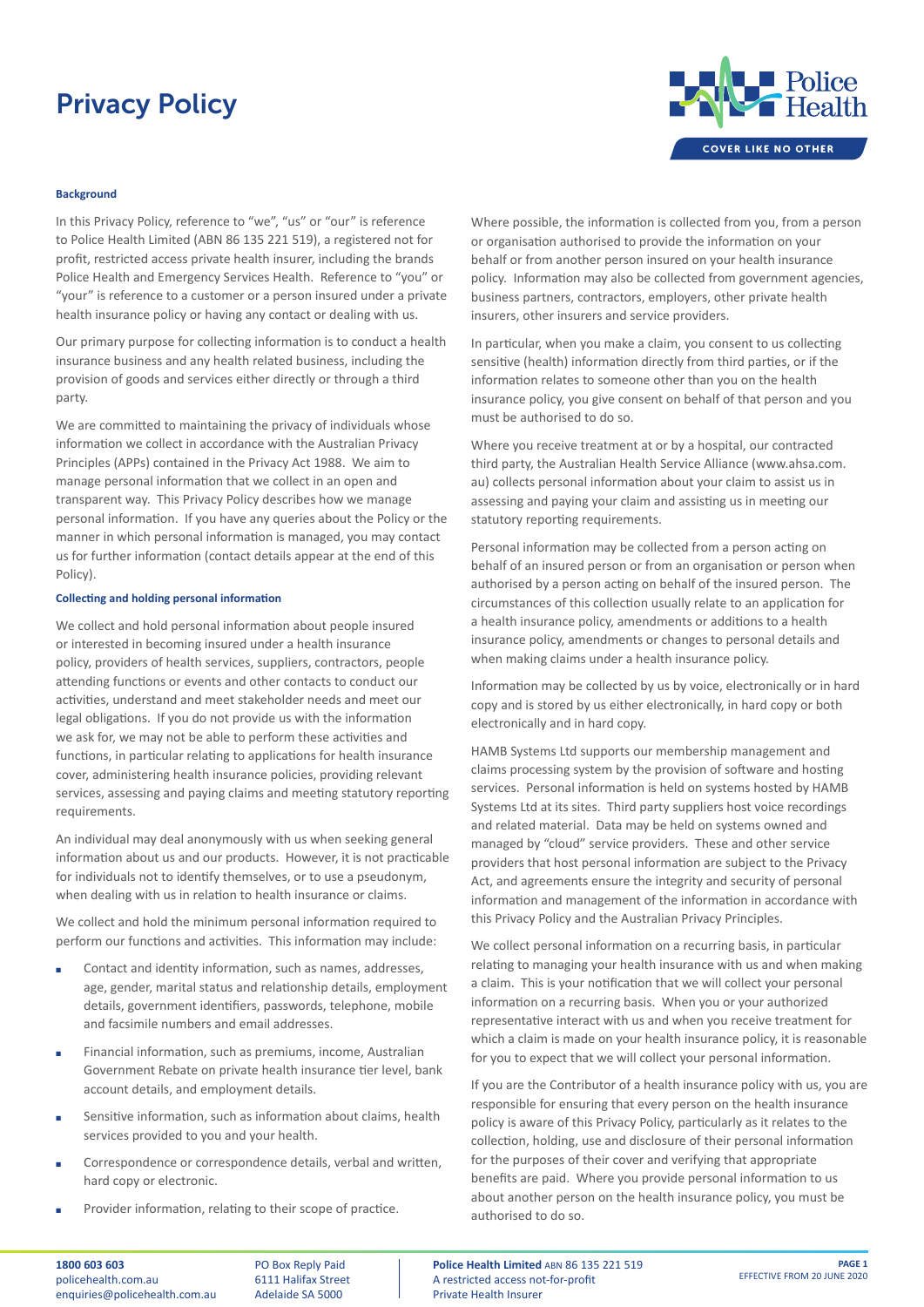

If you are not the Contributor of a health insurance policy with us, but are making a claim, or otherwise providing personal information, on behalf of another insured person, you must be authorised to do so.

If you or any other person on your health insurance policy does not consent to the collection and the way we use and disclose personal information, we may not be able to provide you or the other person with cover.

## **Use of personal information**

Personal information is used for a number of reasons such as:

- Administering the private health insurance fund and your private health insurance policy. This includes providing a billing and claims payment service involving assessment, processing, control, auditing, benefit review, research and system maintenance and undertaking related regulatory requirements such as Contributor communication and reporting.
- Enabling us to comply with legislative requirements for the collection of and submission of data to Government agencies.
- Developing and providing products and services.
- Communicating to you general information about us, the health insurance industry, health and well-being or other material which we consider may be of interest to you.
- Advising you of direct marketing offers, such as promotions, products and services provided or offered by us or on our behalf, or other service providers who have a relationship with us, that we consider may be of interest or benefit to you or other people insured on the same health insurance policy (where applicable). Direct marketing material may be brought to your attention by various means and includes being sent to you through electronic communications such as email or text message, mail and/or by phone. When you become a customer or become insured under a private health insurance policy, you consent to receiving marketing material for an indefinite period (including after you may cease to be insured by us). If you do not want to receive direct marketing material or offers, you can withdraw your consent by contacting us.
- To identify our desired target audience to whom we promote our products.
- Resolving business or legal matters, issues or complaints.
- Purchasing or providing health or health related services on your behalf, including membership of organisations.
- Part of the security protocols used by staff to confirm the identity of the person being dealt with.
- **■** Undertaking surveys to improve our products and services.
- Identifying persons that may benefit from risk management. health management and disease management programs and, where the person has consented or the person would reasonably expect us to do so, for the provision of these health programs.
- Perform any other functions or activities.

Our functions and activities and our range of products and services may change from time to time.

#### **Disclosure of personal information**

We may disclose your personal information (including sensitive health information) to other individuals on your health insurance policy for administering the policy, including for the payment of benefits. As the Contributor is the holder of the health insurance policy, we disclose all personal information about all insured persons on the policy to the Contributor, including details of all benefits and services claimed on the policy. We send all communications on health insurance policies, including those that cover more than one person, to the address supplied by the Contributor. In addition, at the time of joining us, the Contributor authorises us to share personal information amongst individuals on the health insurance policy.

A person over the age of 14 years may request to have their sensitive information kept private from other persons insured on the policy. We will endeavour to keep the information private, but may be obliged to disclose information on request by the Contributor of the insurance policy, or a parent or guardian of the person. If any insured person aged 18 years or older wants to guarantee that their personal information (in particular sensitive information) is not disclosed to other persons on the health insurance policy, they will need to purchase their own health insurance policy.

We may need to disclose personal information to various organisations, such as:

- Government agencies, including Medicare, Private Health Insurance Ombudsman, the Department of Health and the Australian Prudential Regulation Authority;
- **EXECUTE:** Other private health insurers or other health insurance industry bodies;
- Health service providers;
- Professional advisers.
- **EXECUTE:** Persons or organisations authorised by you (this includes other people covered under the same health insurance policy) and your agents and advisers;
- Insurers or legal representatives of insurers, or statutory authorities such as Return to Work SA, in relation to claims made for damages or compensation for motor vehicle or other accidents or workers compensation.
- Organisations contracted by us to assist in the delivery of our functions and services. This includes our contracted agents such as the Australian Health Service Alliance Ltd (Note: From time to time, we disclose personal information to the Australian Health Service Alliance who provides clinical, classification and contract support in order to assist us with correctly assessing a claim for payment and to identify persons who could potentially benefit from a chronic disease management program), organisations that provide mail out services, organisations for security purposes, organisations that support our promotional and communications capability, organisations that support our

PO Box Reply Paid 6111 Halifax Street Adelaide SA 5000

**Police Health Limited** ABN 86 135 221 519 A restricted access not-for-profit Private Health Insurer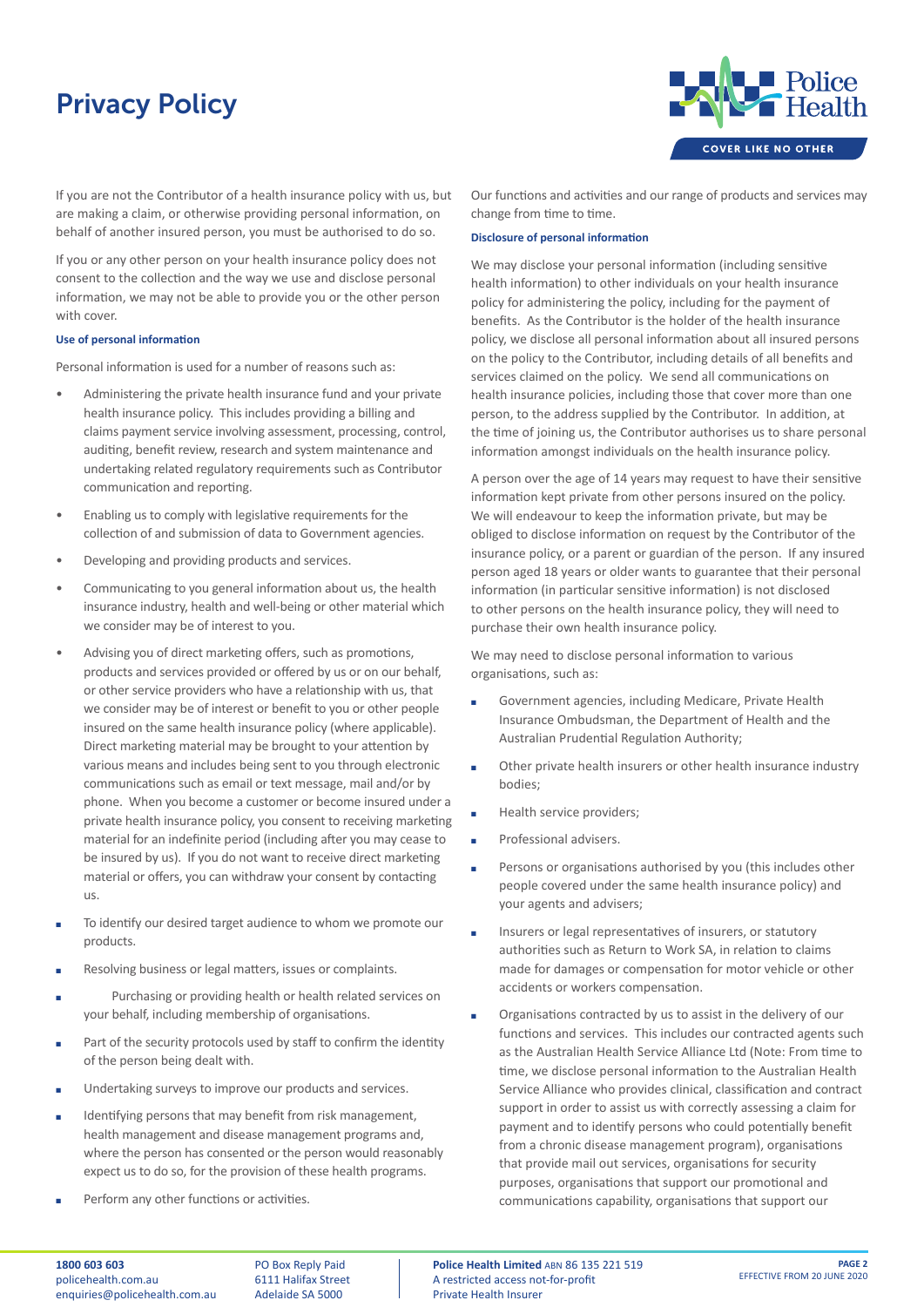- voice recording infrastructure and organisations that supply and support our information technology infrastructure;
- To business partners who provide services direct to you on our behalf or business partners from which we purchase services on your behalf and this includes organisations that results in you also becoming their client and/or member (note: this may involve the retention of disclosed personal information by the business partner to deliver their services to you);
- **EXECUTE:** Third parties (oganisations contracted by organisations contracted by us) to assist us in the delivery of our functions and services and, unless required by law, with our agreement;
- **EXECUTE:** Payment system operators and financial institutions;
- Your employer; and/or
- **EXECT** Other parties to whom we are authorised or required by law to disclose information, such as auditors and actuaries.

We will not sell your contact details or add your contact details to mailing lists of third parties unrelated to your health insurance policy or with whom we do not have a relationship, without your prior consent. We will require that business partners and contractors comply with the Australian Privacy Principles.

We are not likely to disclose your personal information to overseas recipients.

# **Security**

We undertake all reasonable steps to ensure that your personal information is kept secure and to protect your information from misuse, loss and unauthorized access, modification or disclosure. Paper documents are protected from unauthorized access through the application of a security system at our premises. Computer and network security systems include, amongst other things, the use of firewalls, encryption technology and password protection.

#### **Social media, website analytics and electronic exchanges**

When you visit our websites, a record of your browser, devices used to access the website, location, IP Address, cookies and such similar related information is made.

We use persistent and session cookies to store information entered into the websites. This information is stored on your browser until it is closed. Information is securely transferred by encryption protocols (SSL) to our server and exists within memory for the duration of the HTTPS request and associated response, upon which it is removed. You may refuse the use of cookies by selecting the appropriate settings on your browser, however please note that if you do this you may not be able to use the full functionality of the websites. Our websites use a range of tools and services provided by third parties, including Google Analytics, a service which transmits website traffic data to various Google servers around the world, including the United States. Google Analytics does not identify individual users or associate your IP address with any other data held by Google. We use reports provided by Google Analytics to help us understand website traffic and webpage usage.

you by Google in the manner described in Google's Privacy Policy and for the purposes set out above. You can opt out of Google Analytics if you disable or refuse the cookie, disable JavaScript, or use the opt-out service provided by Google- external site. In addition to anonymous Data Collection Tools, we also collect identifiable information through the use of tracking pixels and cookies. This allows for the collection of information regarding the use of the web page that contains the tracking pixel/cookie. For example, if you have used Facebook on the same device, we share the tracking cookie data with Facebook who will use this to optimise advertising provided to you when using Facebook.

We use Facebook Custom Audiences to deliver advertising about us to users on Facebook based on email addresses we have collected. If you would like to opt-out of our Facebook advertising, follow this link and update your ad preferences – http://facebook.com/ads/website\_ custom\_audiences/

You acknowledge that the Internet is not a secure environment. We cannot guarantee the security of information you send and receive by electronic means, and hence electronic exchanges are undertaken at your own risk.

We provide links to third party sites, and third party applets for social media sharing. These sites are not under our control and hence we are not responsible for any practices by these third parties that may breach your privacy. We encourage you to review the privacy policies of these third parties.

If you access or log-in to our websites through a third party social media service, we may also collect information from that social media service. This may include:

- $\blacksquare$  your user name for that service;
- any information or content you have permitted the social media service to share with us (such as your profile picture(s), email address, followers or friends lists); and
- **a** any other information you have made public (including other posts you make using your social media profile).

We do not collect your social media profile password. When you access our websites through your social media profile, or when you connect to your social media profile, you authorise us to collect and handle your personal information in accordance with this Privacy Policy.

We may send you push notifications from time-to-time in order to update you on our latest blogs or about current promotions which we may be offering. If you no longer wish to receive these communications, you may turn them off at any time at the device level or by visiting our websites and following the prompt. To ensure you receive proper notifications, we will need to collect certain information about your device such as operating system and user identification information.

Use and access of our websites must be in accordance with the terms and conditions published on the websites.

We provide Contributors with access to Online Member Services in accordance with the published terms and conditions.

By using our websites, you consent to the processing of data about

**1800 603 603** policehealth.com.au enquiries@policehealth.com.au

PO Box Reply Paid 6111 Halifax Street Adelaide SA 5000

**Police Health Limited** ABN 86 135 221 519 A restricted access not-for-profit Private Health Insurer